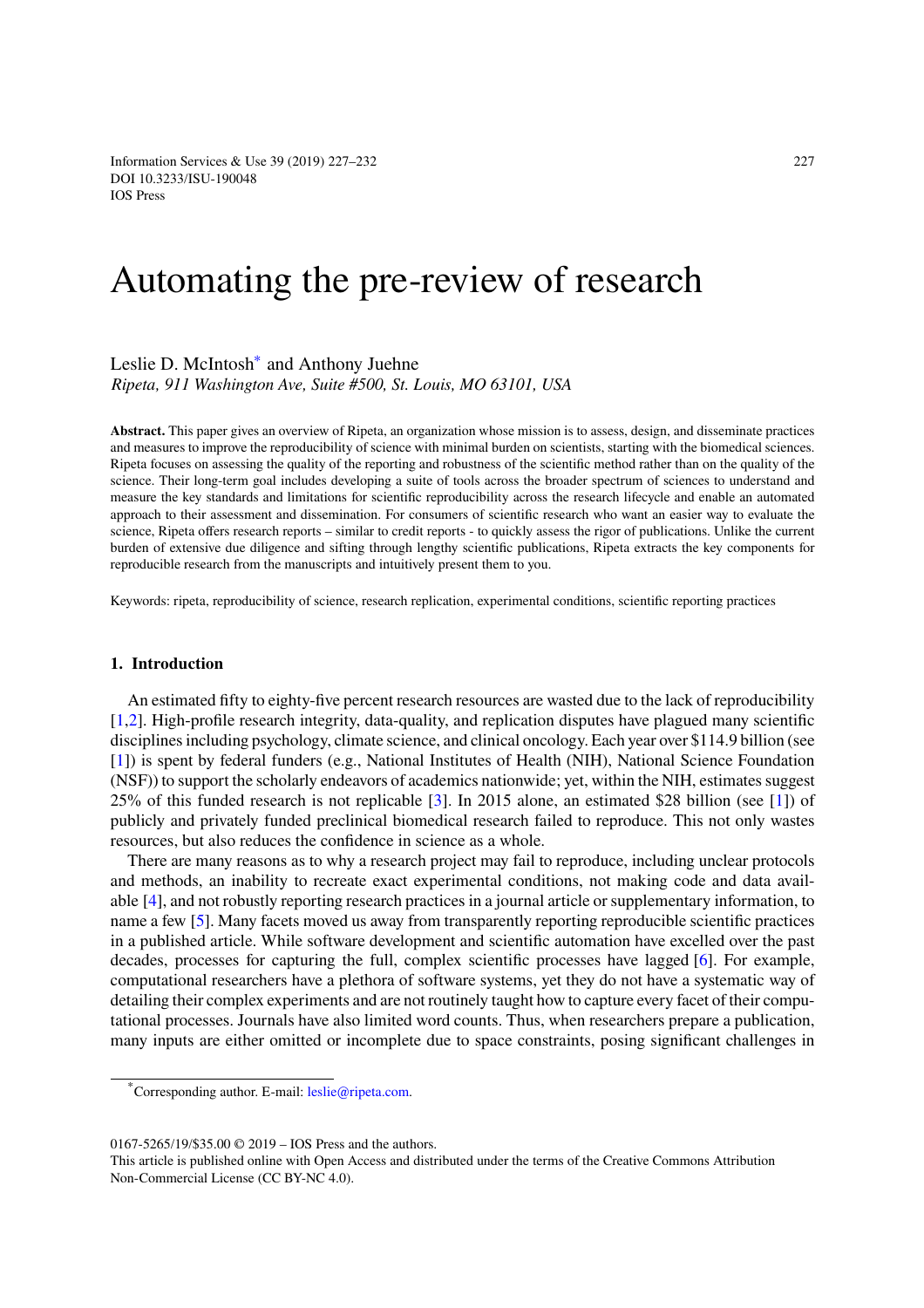presenting sufficient information to rerun the original experiment (i.e., lacking empirical reproducibility). To improve this plight, researchers must individually determine and coalesce research reproducibility elements (e.g., datasets, software versions) because globally- accepted, aggregated reporting standards do not currently exist. Once a paper is published, stakeholders - researchers, funders, institutions, publishers - do not have a streamlined method of assessing the quality and completeness of the reported scientific research; stakeholders must manually review lengthy manuscripts to assess scientific rigor.

Surmounting these research reproducibility challenges includes having the availability, verifiability, and understanding of not only the experimental research, but also the methods, processes, and tools used to conduct the experiments. Thus, assessing and reporting the transparency of reporting practices (TRP) using a robust reproducibility framework paired with automated information extraction would be of high value to scientific publishers, funders, reviewers, and scientists to rapidly assess the 2.5 million scholarly papers produced yearly across twenty-eight thousand journals.

# **2. Rationale for Ripeta**

People look at scientific publications to make decisions and further science, yet while technological innovations have accelerated scientific discoveries, they have complicated scientific reporting. Most research publications often focus on reporting the impact of results; yet little attention is given to the methods that drive these impacts. Moreover, the structure, pieces, and operation of this scientific methodology is often opaque, ambiguous, or non-existent in reporting of research methods, leading to limited research transparency, accessibility, and reproducibility.

*We need a faster and more scalable means to assess and improve scientific reporting practices to reduce the barriers in reusing scientific work, supporting scientific outcomes, and assessing scientific quality.*

As the crisis of non-reproducible research continues to emerge and the field explores the diverse causes across the research landscape, the available remedies and strategies grow in nuance for detecting, evaluating, and bolstering limitations to research responsibility and reproducibility. In addition, understanding what pieces of information and related materials ought to be included in a scientific publication is challenging given the complexity of both modern computational workflows and a growing number of guidelines from multiple sources.

Part of the solution is moving from a sole focus of evaluating the potential reproducibility of published research to assessing the overall responsibility of the science - including how researchers describe their research hypothesis, methods, computational workflows, underlying limitations, and the availability of related research materials such as data and code.

# **3. Responsible research reporting**

At Ripeta (https://www.ripeta.com/), we believe research should be transparent and our mission of ensuring responsible science ought to be shared among multiple stakeholders. We are developing automation tools to make research methods and supporting research materials transparent, enabling diverse stakeholders across the research landscape to evaluate the verifiability, falsifiability, and reproducibility of the entire r[esearch pipeline.](https://www.ripeta.com/)

There are hundreds of check-lists and guidelines available providing best practices for transparently reporting research [7]. We have reviewed these guidelines, distilled and prioritized them, and currently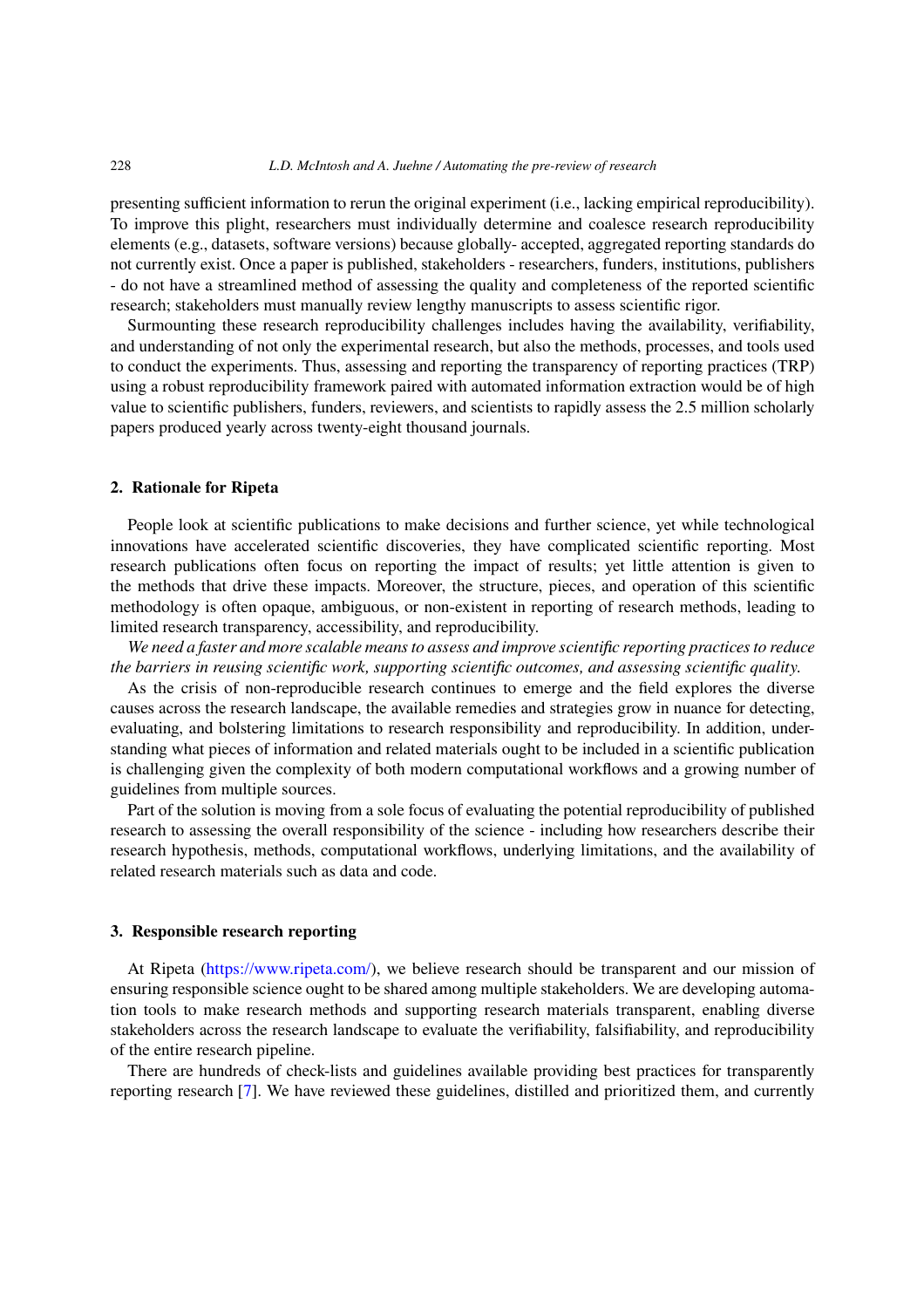focus on extracting a handful of key variables that will improve the reporting of data sharing, analysis, and code availability. In addition to being highly-ambiguous, assessing the reproducibility of a publication using existing frameworks of reproducibility best practices and policies can only be done knowing which domain or methodological specific checklist to use, then through manually comparing the publication to the human-readable checklists. Automating this process increases efficiency and ease of assessing highlygranular elements crucial to reproducing the entirety of the research lifecycle.

# **4. Automating information extraction**

The ripetaSuite facilitates comparisons of research transparency and accessibility across domains and institutions. Ripeta's unique approach generates usable findings in an audience-agnostic and easilyintelligible format providing an intuitive and evidence-supported method for multiple stakeholders to evaluate the potential for reproducibility within published literature. Using natural language processing (NLP) and other machine learning (ML) methods, the software extracts salient parts of the manuscript to highlight in a report. The algorithms are compared against manually- curated texts and Ripeta reports to both build and validate the algorithms. During the training-test-validation pipeline of NLP, we compare the machine-generated output with the gold-standard of manually-curated publications.

For example, to develop the automated detection to find a 'study purpose or research hypothesis' in a publication, we use machine learning processing and human curation to develop a statistically accurate algorithm. Once the algorithm is developed, the code integrated in our software and exposed through the Ripeta report (see next section). When a research publication is run through the software, if the study purpose/hypothesis is present, the supporting text is presented in the report, otherwise 'None Found' will be shown. This advanced manuscript parser completes in a few seconds, thus greatly reducing the time to assess the scientific rigor and reproducibility of the work.

# **5. Reports**

To support the evaluation of research by multiple stakeholder groups, we have generated two report styles providing a summary of the responsibility of individual publications or multiple publications.

# *5.1. Individual publication reports*

Our report (Fig. 1a and b) depicts extractions from a manuscript and summarises the performance of the publication's reported science against a framework of best practices categorized into five sections: study overview, data collection, analytics, software and code, and supporting material. Each of these sections has sub-elements (Fig. 1b) describing granular best practices, the importance of the stated practice, if the extracted text mee[ts](#page-3-0) the best practice, and manners in which the text can be meaningfully enhanced to satisfy the best practice.

In addition, the individual report packages key publication metadata and a brief quantitative summary of the publication's pe[rfo](#page-3-0)rmance into a one-page executive summary. These individual summaries can: (i) Provide an additional check and balance for peer-reviewers throughout the publication process; (ii) Support individual researchers throughout multiple stages of publication or pre-publication preparation;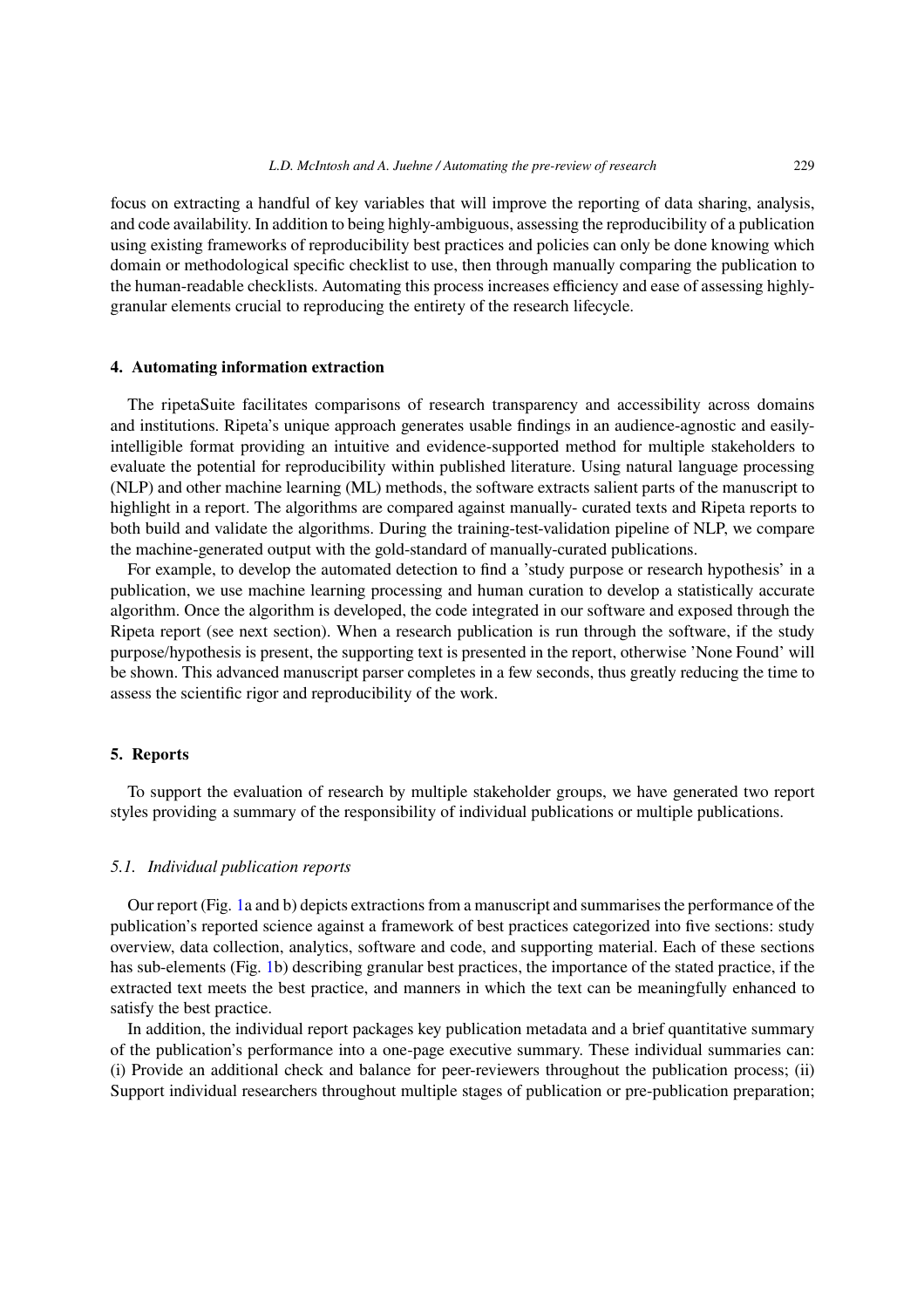<span id="page-3-0"></span>230 *L.D. McIntosh and A. Juehne / Automating the pre-review of research*

| ripetaReport                                  |                               |  |
|-----------------------------------------------|-------------------------------|--|
| A sample research study using model organisms |                               |  |
| DOI: 10.1159/0000000x                         |                               |  |
| Journal of Scientific Subject                 | Published Online: 2016-Jul-06 |  |
| Publishers                                    | Report Generated: 2019-Jan-19 |  |

#### Overall Assessment

Multiple facets are evaluated on transparency and accessibility. We recommend everything be transparently reported even when there are challenges to making certain components accessible.

|                            | Insufficient | Sufficient |
|----------------------------|--------------|------------|
| <b>Study Overview</b>      |              |            |
| <b>Data Collection</b>     |              |            |
| Analytics                  |              |            |
| Software & Code            |              |            |
| <b>Supporting Material</b> |              |            |

(a)

| From document text:<br>Here we first validate this novel model by investigating the<br>effects of                                                             |  |
|---------------------------------------------------------------------------------------------------------------------------------------------------------------|--|
| From document text:<br>None Found in Methods                                                                                                                  |  |
| From document text:<br>All animal procedures were performed in a licensed<br>establishment under the authority of the UK Home Office<br>project (PPLXX/NNNN). |  |
|                                                                                                                                                               |  |

The data collection facet is based on Ripeta variables that represent the transparency in which the data were collected, queried, shared, and cited.

| Primary Data Collection    | Section found:<br>None Found                            |
|----------------------------|---------------------------------------------------------|
| Data Collection Methods    | From document text: Materials and Methods<br>None Found |
| <b>Supporting Material</b> | 100 <sup>%</sup>                                        |

| Funding             | From document text: This work was supported by the<br>Medical Research Council (Grant ID#1234567) |
|---------------------|---------------------------------------------------------------------------------------------------|
| Supplementary Files | Link found:<br>https://repository.com/articles/Supplementary_Materi<br>al for this manuscript     |
| License             | CC BY 4.0                                                                                         |

(b)

Fig. 1. (a): A sample Ripeta report manuscript overview with synthetic data. (b): A sample Ripeta report with sections and descriptive variables.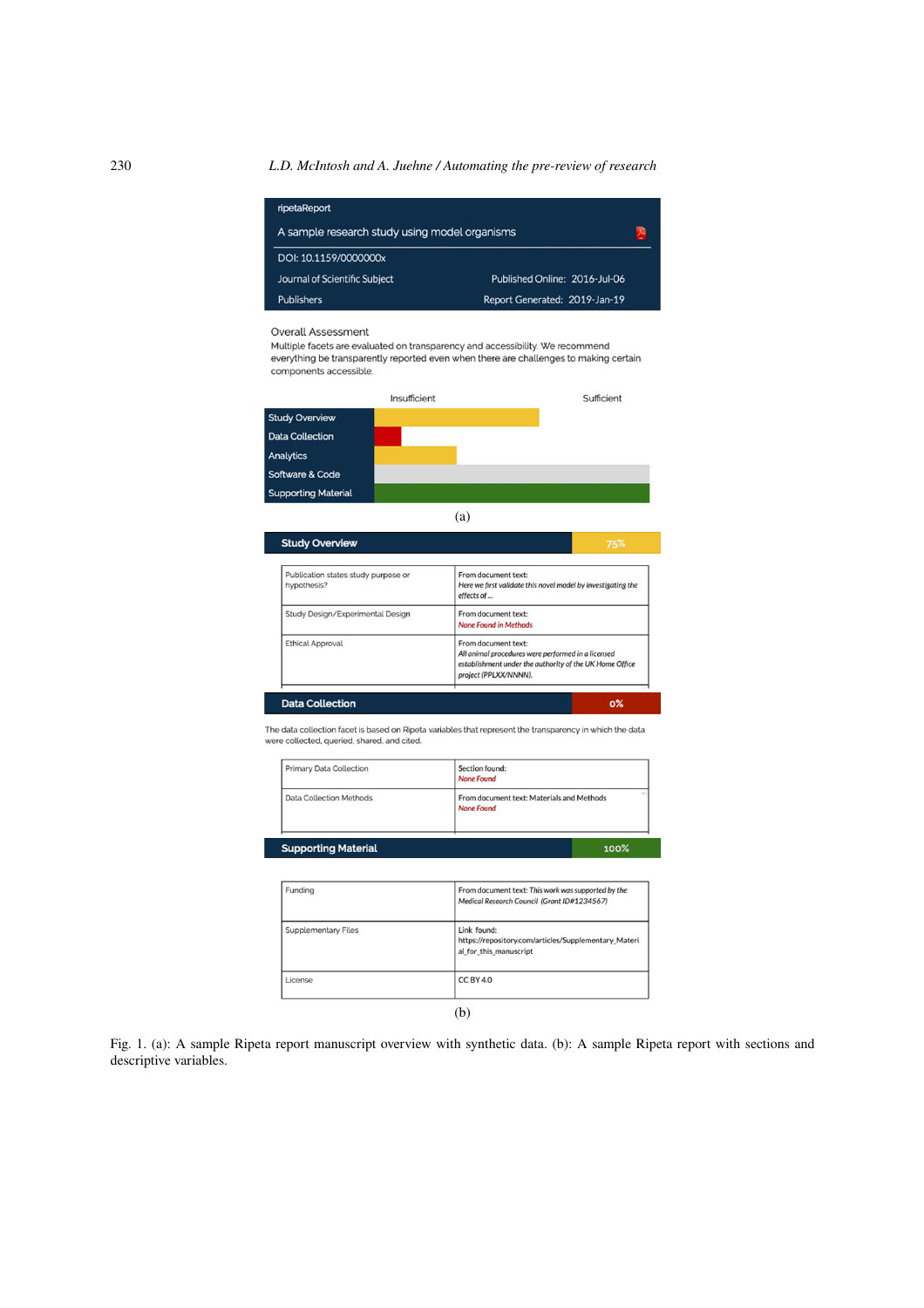#### *L.D. McIntosh and A. Juehne / Automating the pre-review of research* 231

<span id="page-4-0"></span>

| Research Robustness Report      | ripetaReport                  |  |
|---------------------------------|-------------------------------|--|
|                                 |                               |  |
| Responsible Publisher or Funder |                               |  |
| DOI: 10.1159/issn.0000-000X     | Report Generated: 2019-Jun-08 |  |

#### **Executive Summary**

This report summarizes the transparency reporting practices for Example Journal. It is based on a highly granular reproducibility reporting framework developed by Ripeta, llc. To develop the report that follows, we have looked across N number of articles from the years YYYY-YYYY, within the full text, supplementary information, and reporting checklists.

# Portfolio Overview



#### **Study Overview**

Study Purpose Findings:

- 77% of the manuscripts reviewed had a clearly defined study purpose. A study purpose is the objective and/or hypothesis of the research manuscript
- The study purpose is a challenge to discover in most of the manuscripts. Most study purposes should be articulated in the introduction and abstract.

# **Data Sharing and Data Documentation**

Comment: Data availability varies by article. While it is within your policy to allow authors to provide requests for data, this has been found to be difficult in reusing data.

Recommendation: Data are being shared in tables in the supplementary files. They would be better served as machine-readable files (e.g., .txt or .csv files)



Fig. 2. A sample Ripeta research robustness report across a portfolio of journal articles.

and, (iii) Evaluate the responsibility of other research evidence, which researchers may integrate within their own research or practice.